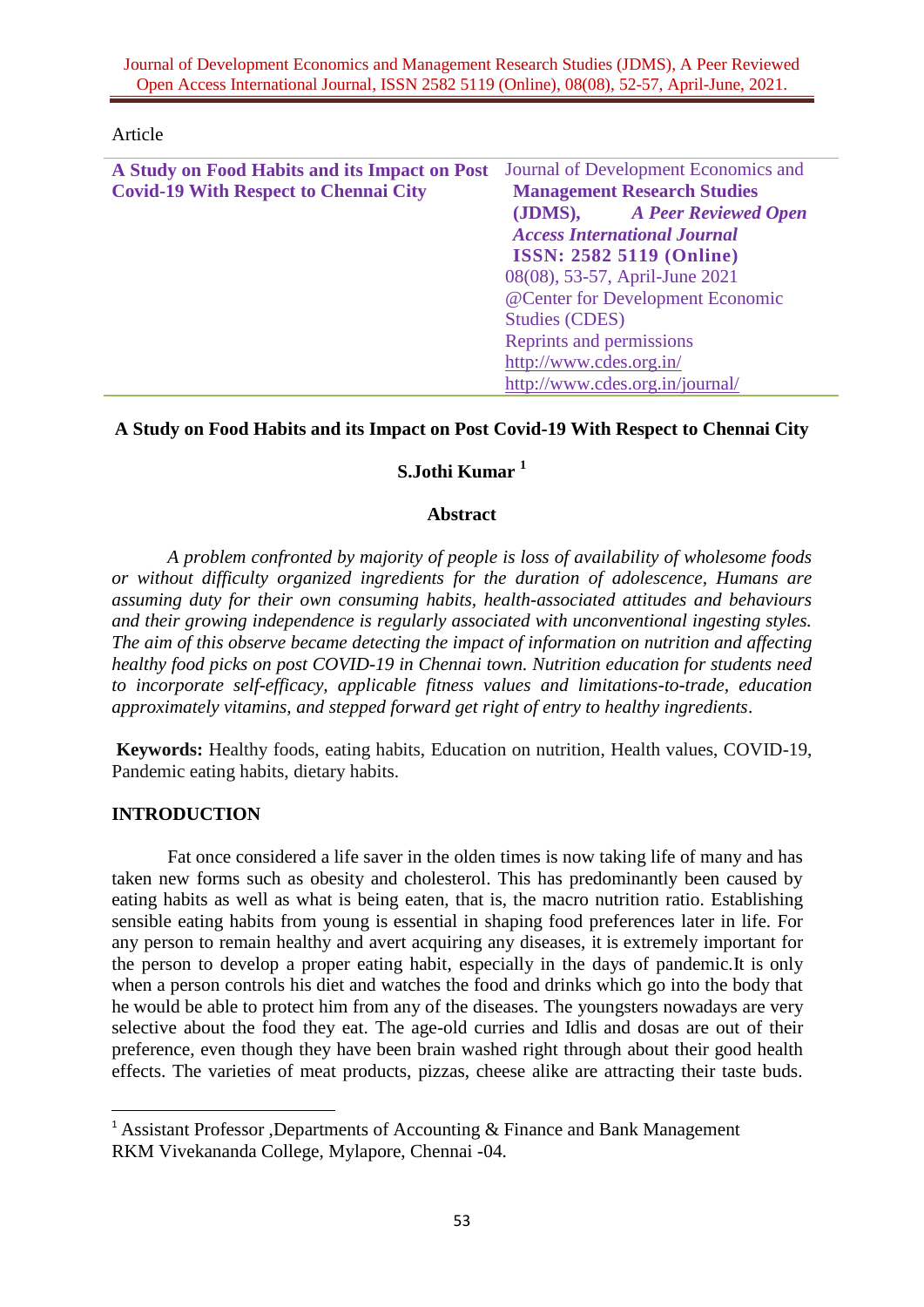Buying pre-cooked items is a trend that is slowly on the increase. With busy schedules, meal times too have become irregular. And when pangs of hunger strike, it is easier to pick up ready-to-eat snacks rather than prepare a hot meal. The market is constantly flooded with new food products, which are promoted attractively and this has greatly influenced the food habits of the youngsters. Eating out has become the order of life. Youngsters prefer aerated drinks and fast foods to homemade meals. This can be attributed mainly to the appealing advertisements carried out on televisions. Ads on television have had a marked effect on the choice of food items, especially among the younger generation.

### **OBJECTIVES OF STUDY**

- $\triangleright$  To study and analyze about the food habits of people on post COVID-19.
- $\triangleright$  To know the eating habits of the of people on post COVID-19.
- $\triangleright$  To find out how much concerned the young generation is regarding the food quality they choose to eat on post Covid pandemic.

### **STATEMENT OF PROBLEM**

India being a highly populous country and a fast growing economy it obviously becomes a major mishap for us to take good care of our health, and the way we live becomes a question mark, though we have about 24 hours we become in that state where we feel we are held up with something or we become so busy by not focusing on our health and other food habits, we tend to eat un healthy and other fast food, to rush for the day and finally we end up in some big health hazards. Again,it is we who are held up in this condition, if one man can change a country and we follow his footsteps why can't we follow healthy food habits and change, we need to have and allocate some time for ourselves. Health is Wealth.

#### **REVIEW OF LITERATURE**

A research study conducted by Bruening et. al., (2011) to identify predictors of breakfast consumption among adolescents. Finally, it was concluded that, early adolescence is an important time to establish regular breakfast consumption. Interventions aimed at increasing breakfast consumption should include messages about healthful weight management and ideas for quick, healthful breakfasts.

A study conducted by Burgess-Champoux T, et.al., (2010) on Whole- grain intake correlates among adolescents and young adults**.** The survey data indicate few adolescents or young adults consume whole grains inthe amount recommended to prevent chronic disease and maintain a healthful weight. This study aimed to identify socio environmental, personal, and behavioralcorrelatesofwhole-grainintakeamongadolescentsandyoung adults. The findings suggest that nutrition interventions should address the availability of whole-grain foods in homes andrestaurants.

Larson Ni, Harnack L, Wall M, et. al., (2009) conducted a study to describe changes in calcium and dairy intake during the transition from middle adolescence to young adulthood and to identify baseline correlates of calcium intake in young adulthood. Result drawn was that during the transition to young adulthood, mean daily calcium intakes of females and males decreased by an average of 153 mg and 194 mg respectively. It was concludedthat nutrition interventions are needed to counter longitudinal decreases in calcium intake. Interventions targeted to adolescents should address the availability of milk at meals and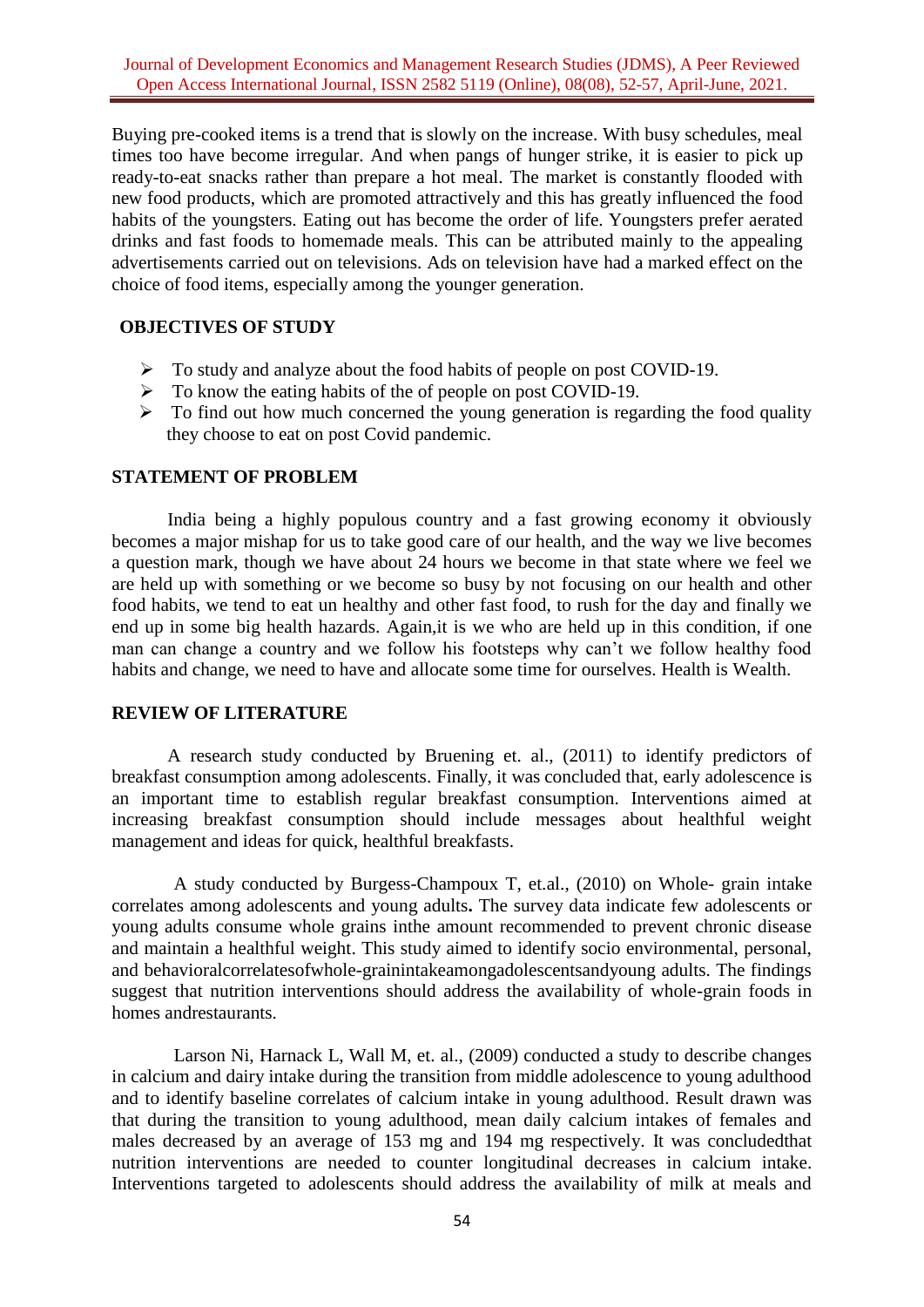other identified supports for healthful eating.

## **RESEARCH METHODOLOGY**

Research methodology states what procedures were executed to carry out the research study.

## **Sample methodology:**

- 1. Sample size 110 respondents.
- 2. Sample unit students, employees, professionals, etc.
- 3. Sample area Chennai city
- 4. Sample technique**–** Snow ball sampling technique, convenience sampling.

## **DATA ANALYSIS & INTERPRETATION**

## **ANOVA:**

**Ho Null Hypothesis:** There is no significant difference between No. of meals taken on a day on the basis of age.

**H1 Alternate hypothesis:** There is significant difference between No. of meals taken on a day on the basis of age.

| <b>ANNOVA</b>         |                |    |             |       |      |  |  |
|-----------------------|----------------|----|-------------|-------|------|--|--|
|                       | Sum of Squares | df | Mean Square |       | Sig. |  |  |
| <b>Between Groups</b> | .583           |    | .583        | 2.476 | .122 |  |  |
| <b>Within Groups</b>  | 12.250         | 52 | .236        |       |      |  |  |
| Total                 | 12.833         | 53 |             |       |      |  |  |

**Table 1- No. of meals taken on a day &Age**

## **INTERPRETATION:**

From the table 1, it is evident that the significant value falls to be .122, which is above 0.05.Hence, the null hypothesis is accepted. Thus, it can be concluded that there is nosignificantdifference between No. of meals taken on a day on the basis ofAge.

## **T-TEST:**

**Ho Null Hypothesis:** There is no significant difference between No. of meals taken on a day on the basis ofGender.

**H1 Alternate hypothesis:** There is significant difference between No. of meals taken on a day on the basis of Gender.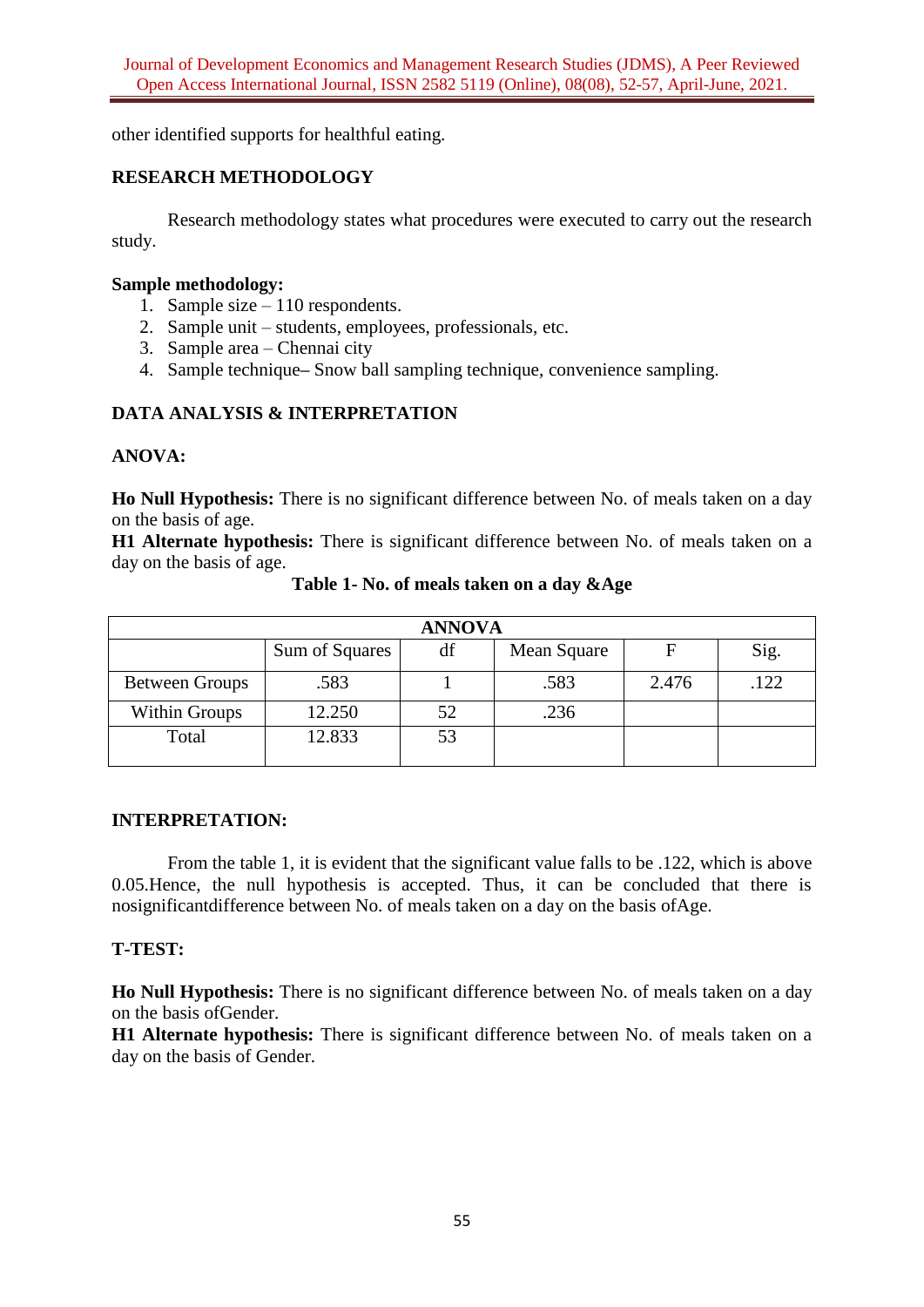| <b>T-test for Equality of Means</b> |               |         |        |            |            |            |                 |       |  |
|-------------------------------------|---------------|---------|--------|------------|------------|------------|-----------------|-------|--|
|                                     |               | T       | df     | Sig. $(2-$ | Mean       | Std. Error | 95% Confidence  |       |  |
|                                     |               |         |        | tailed)    | Difference | Difference | Interval of the |       |  |
|                                     |               |         |        |            |            |            | Difference      |       |  |
|                                     |               |         |        |            |            |            | Lower           | Upper |  |
| How                                 | Equal         | $-.171$ | 52     | .865       | $-.033$    | .190       | $-.414$         | .349  |  |
| many                                | variances     |         |        |            |            |            |                 |       |  |
| meals                               | assumed       |         |        |            |            |            |                 |       |  |
| do you                              | Equal         | $-.182$ | 10.086 | .860       | $-.033$    | .180       | $-.432$         | .367  |  |
| eat in a                            | variances not |         |        |            |            |            |                 |       |  |
| day                                 | assumed       |         |        |            |            |            |                 |       |  |

# **Table 2 - No. of meals taken on a day&Gender**

## **INTERPRETATION:**

From the table 2, it is clear that the significant value falls to be .865, which is more than 0.05. HenceNull hypothesis is accepted. Thus, it can be concluded that there is nosignificantdifference between No. of meals taken on a day on the basis ofGender.

## **CHI-SQUARE TEST:**

**Ho Null Hypothesis:** There is no significant association between Frequency of consuming meals outside & Occupation.

**H1 Alternate hypothesis:** There is significant association between Frequency of consuming meals outside & Occupation.

| <b>CHI-SQUARE TESTS</b>         |                   |    |             |             |             |             |  |  |
|---------------------------------|-------------------|----|-------------|-------------|-------------|-------------|--|--|
|                                 | Value             | df | Asymp. Sig. | Exact Sig.  | Exact Sig.  | Point       |  |  |
|                                 |                   |    | $(2-sided)$ | $(2-sided)$ | $(1-sided)$ | Probability |  |  |
| Pearson Chi-Square              | $16.452^{\rm a}$  | 9  | .058        | .125        |             |             |  |  |
| Likelihood Ratio                | 11.247            | 9  | .259        | .162        |             |             |  |  |
| <b>Fisher's Exact Test</b>      | 12.543            |    |             | .207        |             |             |  |  |
| Linear-by-Linear<br>Association | .003 <sup>b</sup> |    | .958        | .978        | .519        | .054        |  |  |
| N of Valid Cases                | 54                |    |             |             |             |             |  |  |

**Table 3 - Frequency of consuming meals outside & Occupation.**

## **INTERPRETATION**

From the above table, it is inferred that Significant value is .125 which is more than 0.05,so null hypothesis is accepted. From this it shows that Occupation is not associated with Frequency of consuming meals outside.